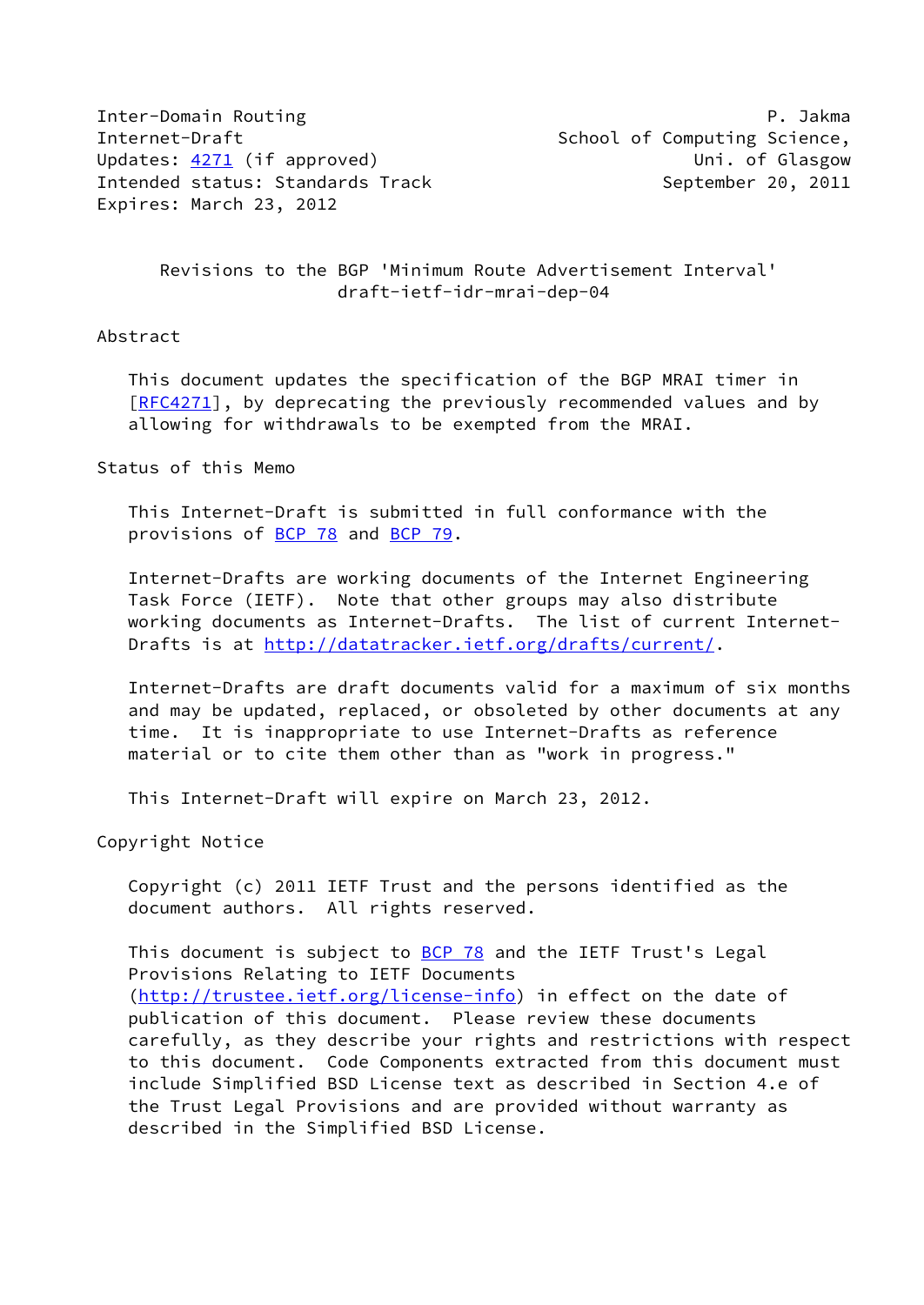| BGP MRAI Timer Revision<br>Internet-Draft |  |  |  |  |  |  |  |  |  | September 2011 |  |
|-------------------------------------------|--|--|--|--|--|--|--|--|--|----------------|--|
| Table of Contents                         |  |  |  |  |  |  |  |  |  |                |  |
|                                           |  |  |  |  |  |  |  |  |  |                |  |
| 2.                                        |  |  |  |  |  |  |  |  |  |                |  |
| 3.                                        |  |  |  |  |  |  |  |  |  |                |  |
|                                           |  |  |  |  |  |  |  |  |  |                |  |
|                                           |  |  |  |  |  |  |  |  |  |                |  |
|                                           |  |  |  |  |  |  |  |  |  |                |  |
|                                           |  |  |  |  |  |  |  |  |  |                |  |
|                                           |  |  |  |  |  |  |  |  |  |                |  |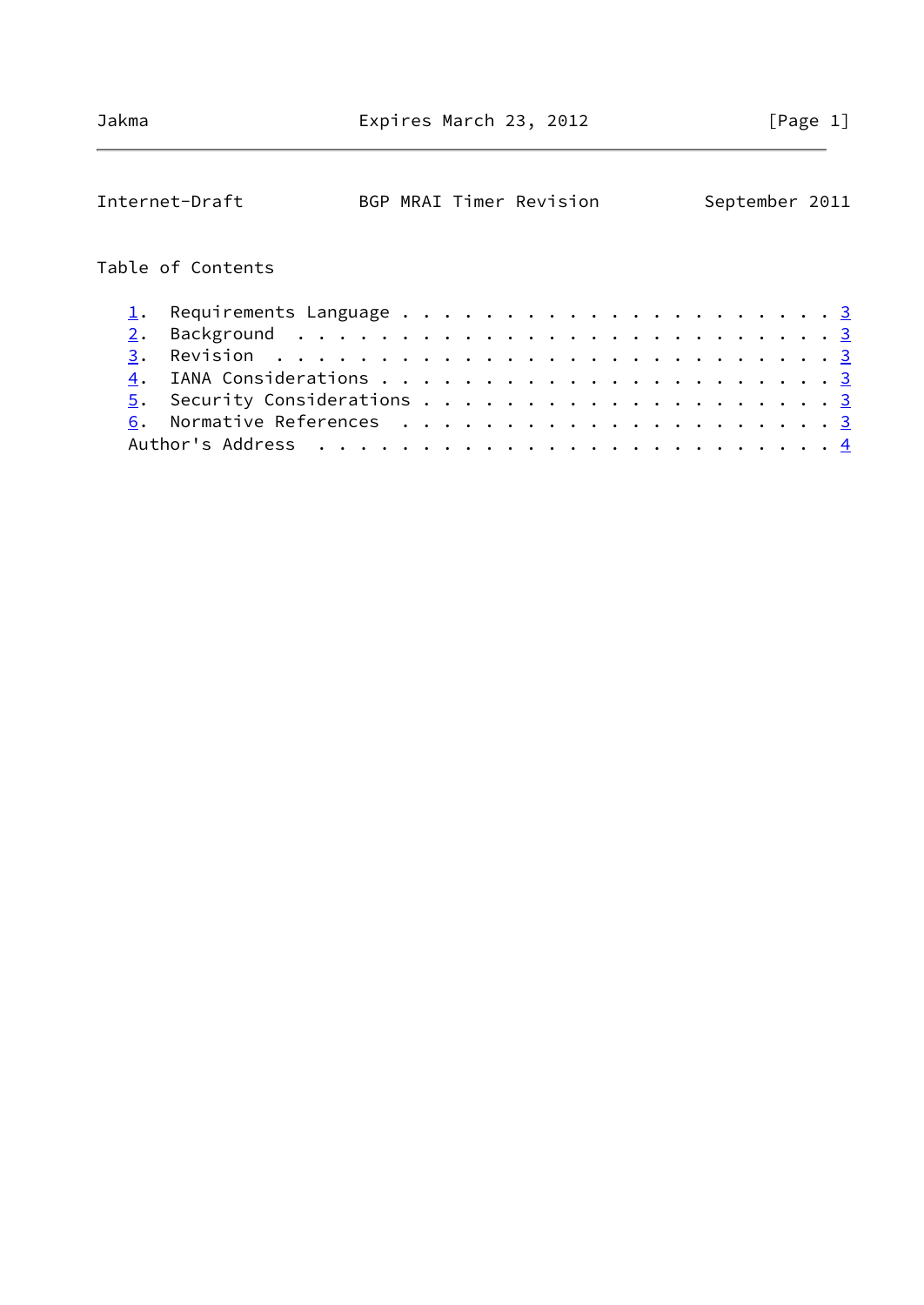Jakma Expires March 23, 2012 [Page 2]

<span id="page-2-1"></span>Internet-Draft BGP MRAI Timer Revision September 2011

<span id="page-2-0"></span>[1](#page-2-0). Requirements Language

 The key words "MUST", "MUST NOT", "REQUIRED", "SHALL", "SHALL NOT", "SHOULD", "SHOULD NOT", "RECOMMENDED", "MAY", and "OPTIONAL" in this document are to be interpreted as described in [\[RFC2119](https://datatracker.ietf.org/doc/pdf/rfc2119)].

## <span id="page-2-2"></span>[2](#page-2-2). Background

 The Minimum Route Advertisement Interval (MRAI) timer is specified in [\[RFC4271](https://datatracker.ietf.org/doc/pdf/rfc4271)]. This timer acts to rate-limit updates, on a per destination basis. [\[RFC4271](https://datatracker.ietf.org/doc/pdf/rfc4271)] suggests values of 30s and 5s for this interval for eBGP and iBGP respectively. The MRAI must also be applied to withdrawals according to  $RFC4271$ , a change from the earlier [RFC1771](https://datatracker.ietf.org/doc/pdf/rfc1771).

 The MRAI timer has a significant effect on the convergence of BGP, in terms of convergence time, the number of messages, amongst other metrics. The optimum value for this timer is hard to estimate, never mind calculate and will differ between networks, and probably even different subsets of the same network.

## <span id="page-2-3"></span>[3](#page-2-3). Revision

 The suggested default values for the MinRouteAdvertisementIntervalTimer given in [\[RFC4271](https://datatracker.ietf.org/doc/pdf/rfc4271)] are deprecated. The appropriate choice of default values is left to the discretion of implementors. Implementations SHOULD provide a means to allow operators to choose values appropriate to their requirements, on a per-peer and per-AFI/SAFI basis. Implementations MAY exempt withdrawals from the MRAI timer.

<span id="page-2-4"></span>[4](#page-2-4). IANA Considerations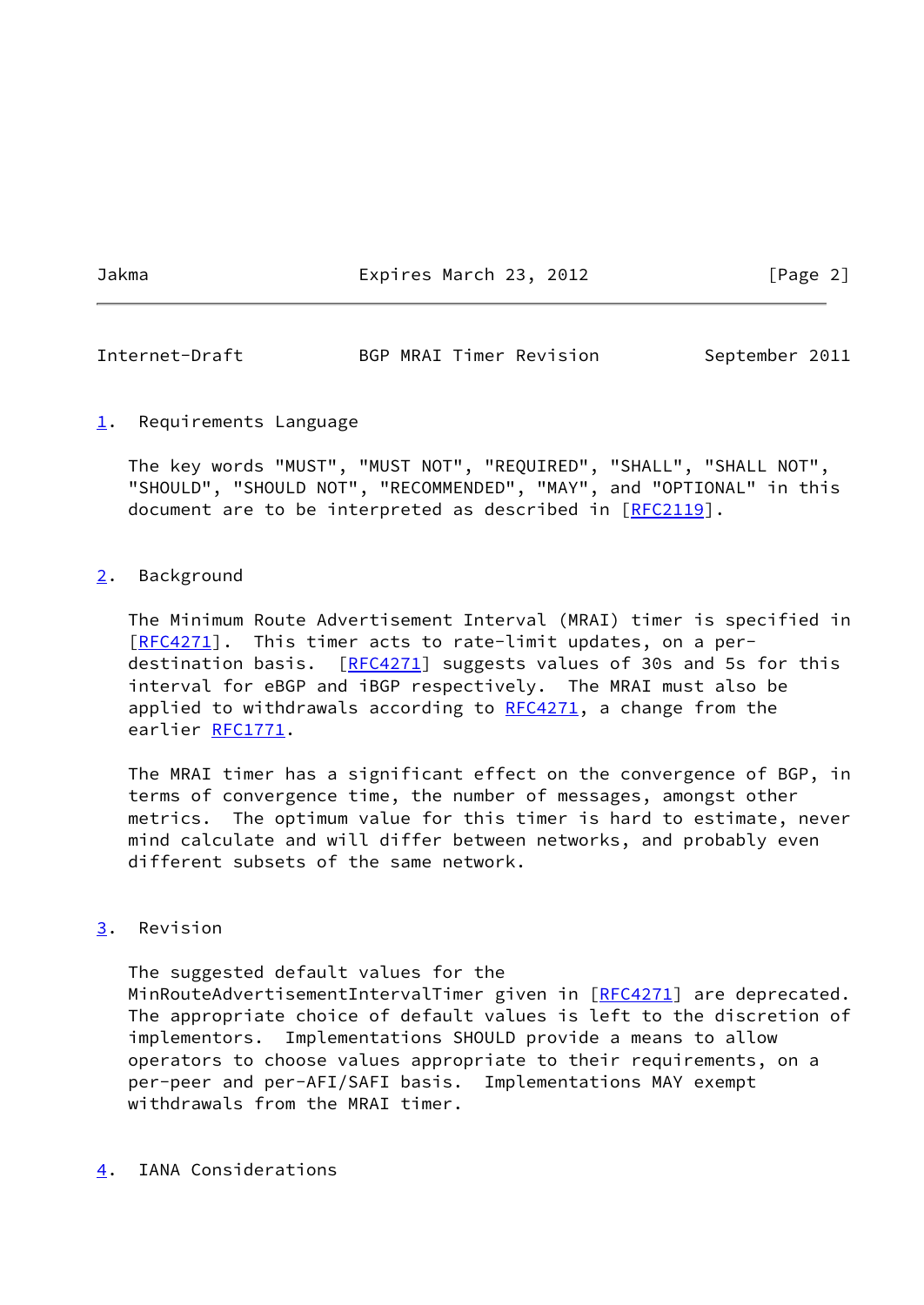There are no requests made to IANA in this document.

<span id="page-3-0"></span>[5](#page-3-0). Security Considerations

This document raises no new security considerations.

<span id="page-3-1"></span>[6](#page-3-1). Normative References

 [RFC4271] Rekhter, Y., Li, T., and S. Hares, "A Border Gateway Protocol 4 (BGP-4)", [RFC 4271](https://datatracker.ietf.org/doc/pdf/rfc4271), January 2006.

<span id="page-3-2"></span>

| Jakma                          | Expires March 23, 2012  | [Page 3]       |
|--------------------------------|-------------------------|----------------|
| Internet-Draft                 | BGP MRAI Timer Revision | September 2011 |
| $\Gamma = 2.22 \times 10^{-4}$ | $\sim$ $\sim$           | _ _ _          |

 [RFC2119] Bradner, S., "Key words for use in RFCs to Indicate Requirement Levels", [BCP 14](https://datatracker.ietf.org/doc/pdf/bcp14), [RFC 2119](https://datatracker.ietf.org/doc/pdf/rfc2119), March 1997.

Author's Address

 Paul Jakma School of Computing Science, Uni. of Glasgow Sir Alwyn Williams Building Glasgow G12 8QQ Scotland

Email: paulj@dcs.gla.ac.uk